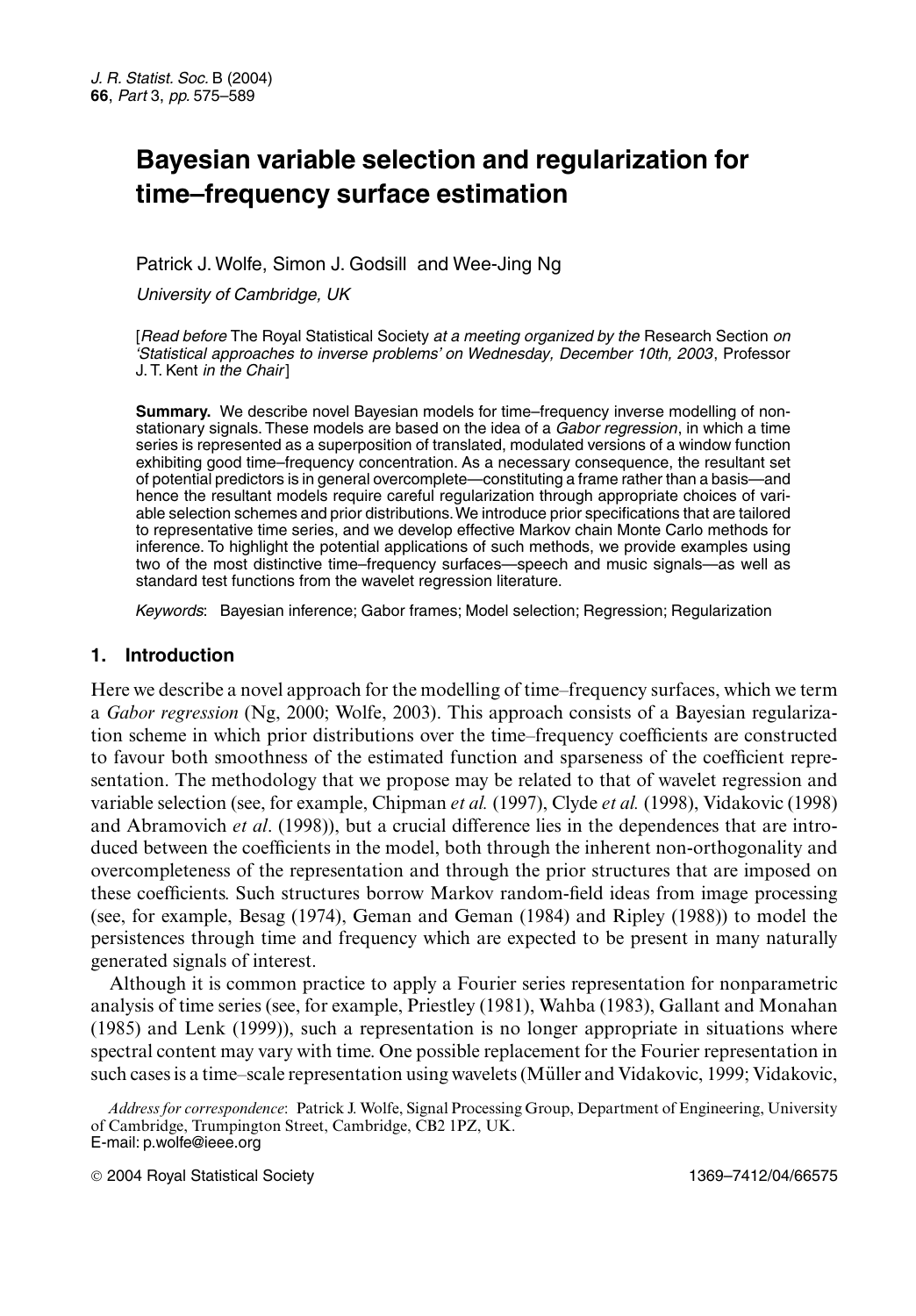1999); for an interpretation of such an approach in terms of non-stationary processes, see Nason *et al*. (2000). Indeed, researchers in many fields have been drawn in particular to wavelets as one class of compactly supported functions forming an orthonormal basis (in the critically decimated case). However, Gabor analysis represents a similarly suitable and technically convenient choice, as we demonstrate. In fact, just as the Fourier transform diagonalizes stationary random processes, Gabor representations can be viewed as approximately diagonalizing a class of slowly time-varying systems—i.e. locally or quasi-stationary random processes (Priestley, 1981)—known as underspread operators (Kozek, 1998).

Gabor analysis begins with the idea of an energy density distributed over a *lattice* of points in the time–frequency plane (the spectrogram or squared modulus of the Gabor transform being a well-known example), corresponding to a representation of the signal in terms of well-localized *time–frequency atoms*. This concept is illustrated in Fig. 1, where the lattice is given by  $a\mathbb{Z} \times b\mathbb{Z}$ for *time–frequency shift parameters*  $a, b > 0$ , and the atom whose time–frequency coverage is centred at the origin is denoted g, such that an atom  $g_{m,n}$  is a time-shifted (translated by na) and frequency-shifted (modulated by mb) version thereof. *Gabor frames* formalize the notion of the short time Fourier transform and the concept of valid *tilings* of the time–frequency plane (see, for example, Gröchenig (2001)). Indeed, a frame in a (separable) Hilbert space  $H$  is a sequence  $\{\Psi_k : k \in \mathcal{K}\}\$  having the additional property that there are constants  $A, B > 0$  (frame bounds) such that

$$
A||f||^2 \leqslant \sum_{k \in \mathcal{K}} |\langle f, \Psi_k \rangle|^2 \leqslant B||f||^2 \qquad \forall f \in \mathcal{H}.
$$
 (1)

In particular, a Gabor frame  $(g_{m,n})$  is a special case of inequality (1) in which the set  $\{\Psi_k\}$  comprises translated and modulated versions (indexed by  $n$  and  $m$  respectively) of a single, basic window function q.

The notion of a frame incorporates bases as well as certain redundant representations; for example, an orthonormal basis is a *tight* frame  $(A = B)$  with  $A = B = 1$ , and the union of two orthonormal bases yields a tight frame with frame bounds  $A=B=2$ . A key result in time–frequency analysis—the *Balian–Low theorem*—implies that 'redundancy is a necessary



**Fig. 1.** (a) Tiling of the time–frequency plane via copies of an atom *g*, translated in time and frequency (after Feichtinger and Strohmer (1998)) and (b) the real and imaginary parts of some typical Gabor atoms (see equation (3)), with modulating angular frequency  $\omega = 2\pi m/\tilde{M}$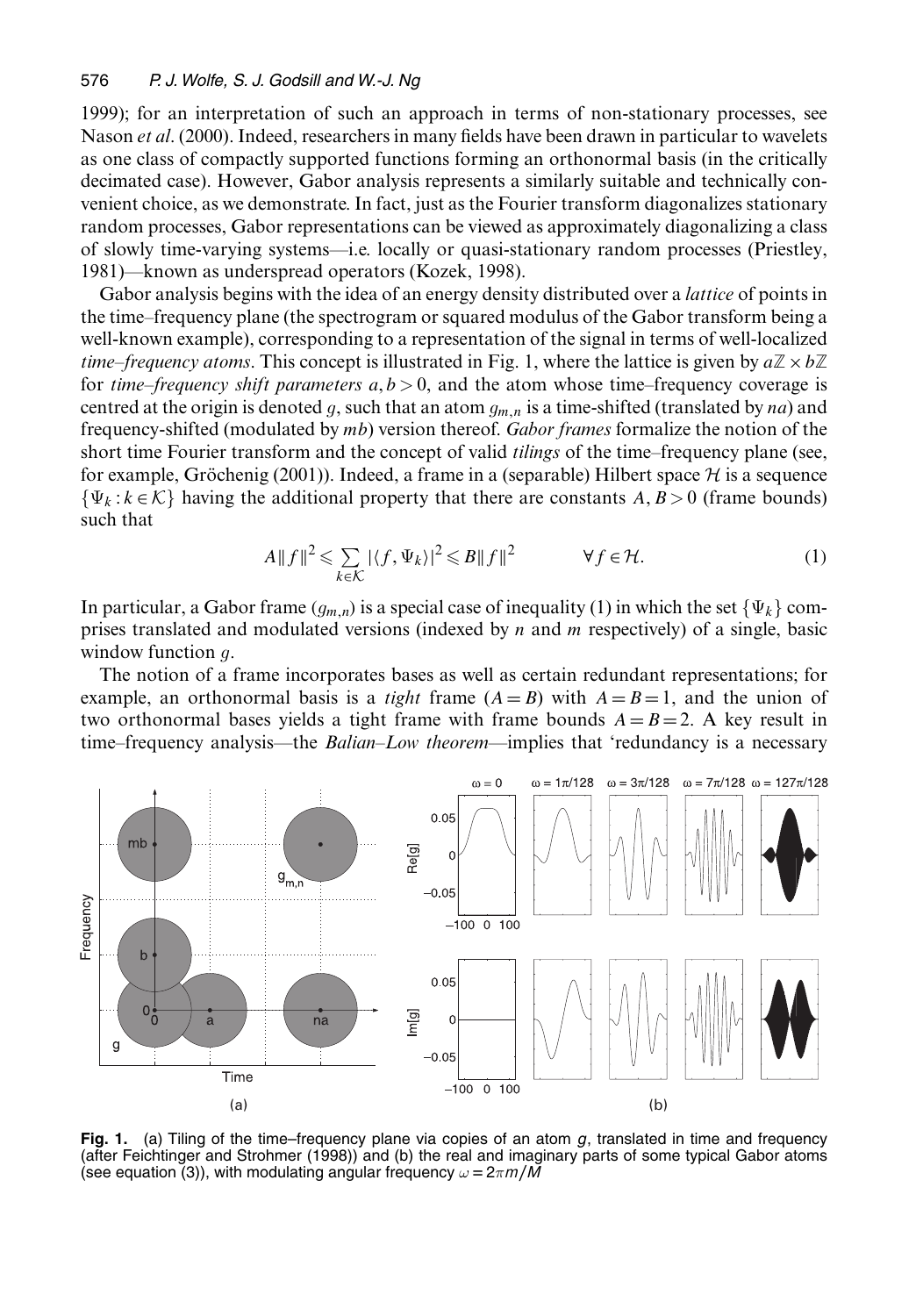consequence of good time–frequency localization' (Gröchenig, 2001), and hence that there is no well-concentrated 'Gabor basis' in the critically sampled case. (An exception to the Balian– Low theorem for real-valued functions is provided by the idea of *Wilson bases* (Wilson, 1987), including certain local trigonometric bases (Coifman and Meyer, 1991) and lapped transforms (Malvar, 1990), examples of which we consider briefly in Section 5.1.)

Allowing for overlap between adjacent atoms (via a denser sampling of the time–frequency plane) permits the use of window functions with better time–frequency concentration properties, albeit at the price of overcompleteness. Hence, the inference of a time–frequency surface for data measured in additive noise is an inherently ill-posed inverse problem, requiring a high degree of regularization to avoid overfitting and modelling of noise. A time–frequency representation for the data will often have a natural physical interpretation in terms of a generative model; for example, in the sound signals that we consider later, such a representation can be directly related to the physical sound production mechanism. As we show, the overcompleteness of a Gabor representation can actually be an advantage in the context of time–frequency surface estimation. Moreover, although such an analysis task arises in many areas of science and engineering, the associated applications of regression and compression are equally important—and in fact these issues are fundamentally related to the mathematics of harmonic analysis which underlie Gabor systems (Donoho *et al*., 1998).

The remainder of this paper is organized as follows. In Section 2 we specify the regression model and introduce the concept of Gabor analysis which underlies it. In Section 3 we discuss our formulation of prior dependence structures in the time–frequency plane, and in Section 4 we describe the algorithmic implementation of our model by means of a Markov chain Monte Carlo (MCMC) sampling scheme. In Section 5 we present and interpret simulation results for three classes of the Gabor regression scheme: overcomplete representations using diffuse priors to induce sparsity, model-averaged representations using unstructured priors to allow for the transitions which naturally occur in non-stationary data and model-averaged representations using conditionally Markov priors to favour persistence of meaningful signal traits and trends in the time–frequency plane. We conclude in Section 6 with a discussion of related issues and future extensions to the framework proposed. Sampling scheme derivations are provided in Appendix A.

# **2. The Gabor regression model**

### *2.1. Gabor analysis over finite cyclic groups*

The *Gabor expansion* of an *L*-periodic sequence  $f \in l^2(\mathbb{Z})$ , where  $l^2(\mathbb{Z})$  denotes the space of square summable sequences, is given by

$$
f = \sum_{m=0}^{M-1} \sum_{n=0}^{N-1} c_{m,n} \tilde{g}_{m,n},
$$
 (2)

where the *Gabor synthesis atoms*  $\tilde{g}_{m,n}$  are derived from a (typically smooth) window function  $\tilde{g}(t)$  as

$$
\tilde{g}_{m,n}(t) \triangleq \tilde{g}\left(t - \frac{n}{N}L\right) \exp\left(2\pi j \frac{m}{M}t\right), \qquad t \in \{0, 1, \dots, L-1\},\tag{3}
$$

and  $c_{m,n} = \Delta \langle f, g_{m,n} \rangle$  are the *Gabor expansion coefficients*—i.e. the inner products of f and translated, modulated versions of the dual (analysis) window function  $g(t)$ —corresponding to the Gabor transform of  $f$ , which we note may be efficiently computed in practice via a sequence of fast Fourier transforms applied after windowing f with translates of  $g(t)$ .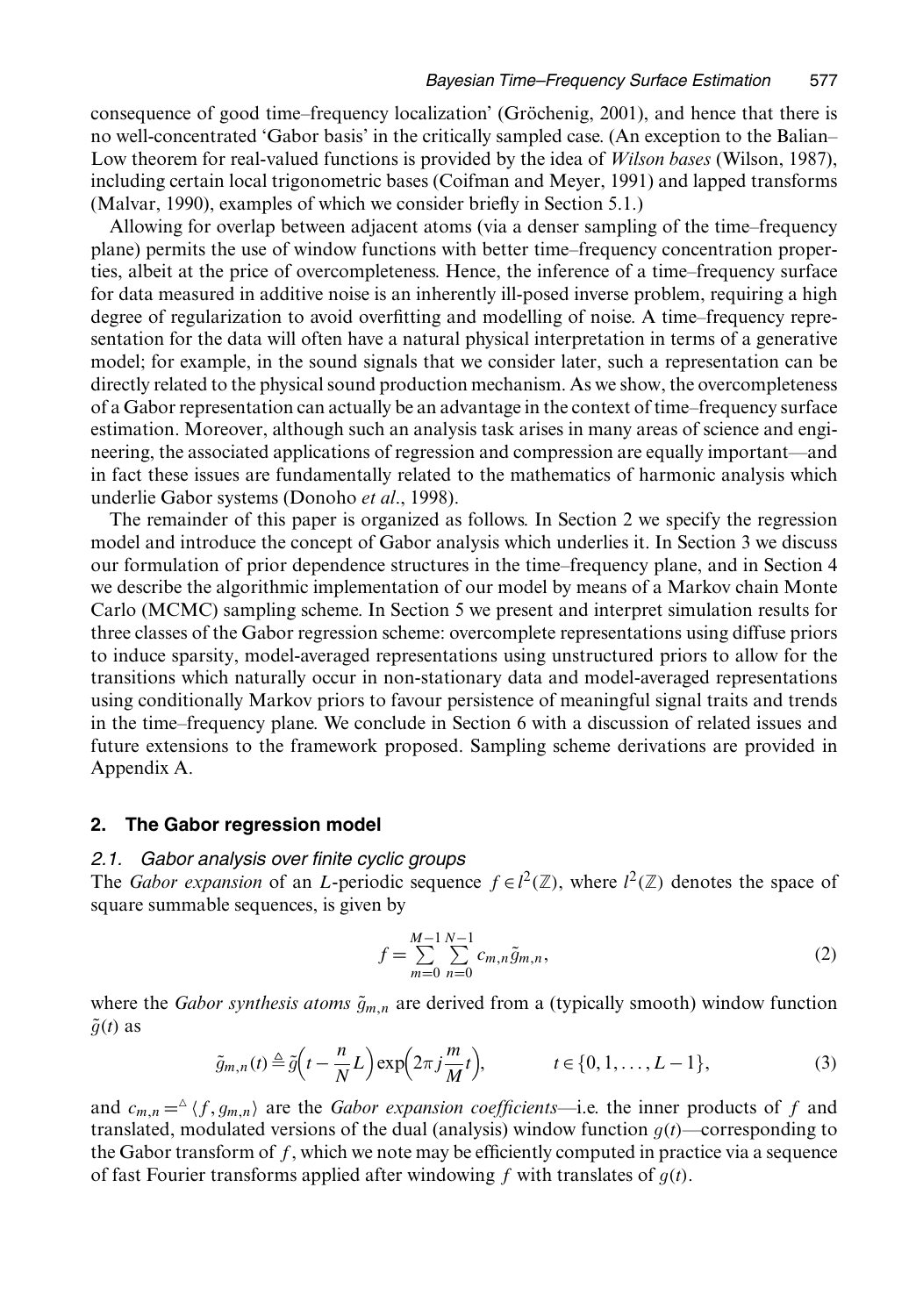Here we are in fact implicitly considering periodic sequences as members of a finite cyclic group—i.e. in terms of the circular extension of finite length, complex-valued sequences  $f \in \mathbb{C}^L$ on the ring  $\mathbb{Z}_L = \Delta \mathbb{Z}$  mod(*L*). Using vector matrix notation, we may denote the Gabor expansion as  $f = Gc$ , where the sequence f is expressed in the form of a column vector:  $f = (f_0 \, f_1 \dots f_{L-1})^T$ ,  $\tilde{G}$  denotes the  $L \times MN$  *Gabor synthesis matrix* having  $\tilde{g}_{m,n}$  as its  $(m + nM)$ th column and the Gabor expansion coefficients  $\{c_m\}$  are written in the form of a 'stacked' column vector c of length MN. The explicit definitions that are employed in our derivation follow those of Strohmer (1998) and are detailed in Appendix A.

# *2.2. Bayesian model*

Let  $x \in \mathbb{C}^L$  in general denote a complex-valued time series, the observation of which has been corrupted by additive noise. From the completeness property of frames, it follows that  $x$  may be represented as a linear combination of frame elements. Hence we consider regression using a collection of Gabor synthesis atoms  $\{\tilde{g}_{m,n}\}\$ , under the assumption—without loss of generality—that the corresponding vector of sampled observations y has been extended to length L in a proper way at its boundary before being periodically extended on the ring  $\mathbb{Z}_L$ . Moreover, in the applications that we consider here, the data are constrained to be real valued, and hence by Hermitian symmetry properties we have that  $c_{m,n} = c_M^* - m_n$  for all  $m \in \{1, 2, ..., M/2\}$ . The models and sampling algorithms that we describe explicitly incorporate this constraint by including only modulations in the set  $\{0, 1, \ldots, M/2\}$  (where M is assumed to be even), and thus from equation (2) we have the following linear time series model in which all variables are *real*:

$$
y_t = \sum_{m=0}^{M/2} \sum_{n=0}^{N-1} c_{m,n} \, \tilde{g}_{m,n}(t) + d_t, \qquad t \in \{0, 1, \ldots, L-1\}.
$$

The quantity  $d_t$  is a disturbance or noise term, modelled here as an independent, identically distributed Gaussian random variable with distribution  $\mathcal{N}(0, \sigma^2)$ —although this assumption is readily relaxed within the numerical Bayesian setting that we describe below. The term  $c_{m,n}$ is interpreted as a two-dimensional row vector containing the real and imaginary parts of the complex coefficient at time–frequency lattice point  $(m, n)$ , and  $\tilde{g}_{m,n}(t)$  as a column vector containing the real and imaginary parts of the corresponding Gabor synthesis atom at time index  $t$ . For clarity of exposition, we shall use  $k \in \{0, 1, \ldots, K-1\}$  to index complex coefficients, bearing in mind that  $K = (M/2+1)N$  and  $c_k = c_{m+nM}$  corresponds to  $c_{m,n}$ .

# **3. Frames, sparsity and prior dependence structures**

Frame theory guarantees minimal norm expansion coefficients in an  $l^2$ -sense via the Gabor transform  $\{\langle f, g_{m,n}\rangle\}$ ; however, such a representation is not guaranteed to be maximally sparse and hence may not be desirable for all applications. Indeed, many time–frequency representations (including the short time Fourier transform) may be viewed as a convolution of the Wigner distribution of a function with a smoothing kernel (see, for example, Gröchenig (2001)). Our approach to time–frequency surface estimation is intended to overcome some of the limitations of such transform methods, both by providing an 'unsmoothing' effect in comparison with the Gabor transform as well as the potential for a sparse coefficient representation. We note that some researchers have pursued the variational approach to sparsity directly: for example, basis pursuit (Chen *et al.*, 2001) provides an algorithm for minimal  $l^1$ -norm decomposition, and 'greedy' approaches to function approximation such as the matching pursuit algorithm of Mallat and Zhang (1993) have also been proposed. (For recent results on the uniqueness of sparse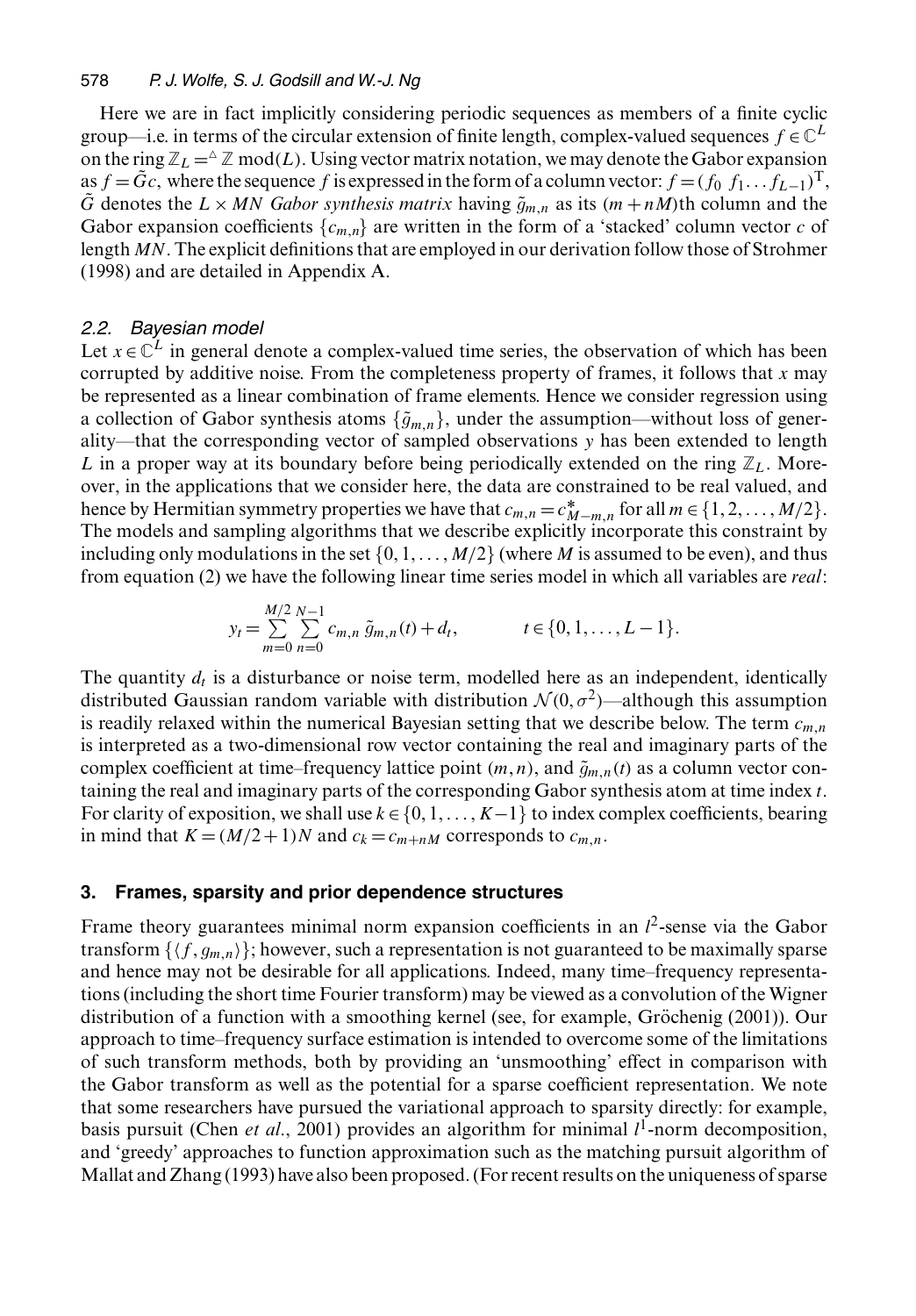decompositions, as well as conditions for the equivalence of minimal  $l^1$ - and  $l^0$ -representations, see Donoho and Huo (1999).)

Here, however, we consider regularization and sparsity within the Bayesian framework. In this vein, periodogram estimators have been interpreted as minimizers of regularized least squares criteria (Giovannelli and Idier, 2001). Bayesian shrinkage (soft thresholding) and variable selection (hard thresholding) have been used to induce sparsity in images (Olshausen and Millman, 2000) and other signals (Crouse *et al*., 1998), as well as more generally in the statistical community (see, for example, Mitchell and Beauchamp (1988), George and McCulloch (1993) and Brown *et al*. (1998)); some recently proposed Bayesian variable selection schemes specifically address the overcomplete case (Brown *et al*., 2002; West, 2003). Even without the explicit concentration of probability near zero *a priori*, overcompleteness coupled with heavy-tailed prior distributions may be used to induce sparsity. Such approaches have recently attracted much attention in the machine learning community (see, for example, Poggio and Girosi (1998), Lewicki and Sejnowski (2000), Figueiredo (2001) and Tipping (2001)). We model sparseness in the time–frequency coefficients explicitly via variable selection, achieved through the introduction of  $\gamma_k \in \{0, 1\}$  such that

$$
p(c_k|\sigma_{c_k},\gamma_k)=(1-\gamma_k)\,\delta_0(c_k)+\gamma_k\,\mathcal{N}(c_k|0,\sigma_{c_k}^2).
$$

Although such a formulation is by now familiar through the many applications of MCMC methods to variable selection in the literature (see, for example, George and McCulloch (1997) and Godsill (2001)), we extend it by modelling dependence across the time–frequency lattice by using the set of indicator variables  $\{\gamma_k\}$ .

Conditionally on  $\gamma_k = 1$ , the prior distribution of the coefficients is a heavy-tailed Student *t* scale mixture of normals with inverted gamma mixing distribution  $p(\sigma_{c_k}^2|\gamma_k=1, \kappa, \nu_k)=$ <br> $T G(\sigma^2|\kappa,\nu_k)$ ; this specification is designed to capture the wide range of coefficient values ex- $IG(\sigma_{c_k}^2|\kappa, \nu_k)$ ; this specification is designed to capture the wide range of coefficient values ex-<br>pected in a non-stationary process, with the shape parameter  $\kappa$  determining how heavy tailed pected in a non-stationary process, with the shape parameter  $\kappa$  determining how heavy tailed this mixture will be. In comparison with a prior assumption of independent, normally distributed coefficients sharing a *common* variance, the regularization that is induced by such a model prevents oversmoothing of the time–frequency coefficients and can lead to a sparser representation in terms of coefficient energy concentration on the time–frequency lattice. The form of the mixing distribution is chosen for ease of implementation; we note that other mixing distributions can be readily incorporated into the sampling scheme when more domainspecific information is available (see, for example, Godsill and Rayner (1998) and Godsill (1999)). The scale parameter  $\nu_k$  is assigned its own prior; specifically, we assume that  $\nu_k = f(k)\nu$ , with  $\nu \sim \mathcal{G}(\alpha_{\nu}, \beta_{\nu})$  being gamma distributed. Here  $f(k)$  is a fixed weighting function that can be used to express a desired degree of smoothness in the reconstructed signal, quantifiable in terms of the decay of its Fourier transform via Bessel potential spaces (Gröchenig, 2001). In implementations to date, we have used a weighting function  $f(k) = 1/m(k)^a$ , where  $m(k)$ is the frequency modulation number for coefficient k and typically  $a = 1$ . For an example of similar considerations in a Fourier series setting, see Carter and Kohn (1997) and Lenk (1999).

An important component of the model is the prior distribution for the indicator process  $\gamma = \{\gamma_k\}$ . Here dependence between coefficients in time and frequency can readily be incorporated. We may probably expect *a priori* some continuity through time and frequency for the coefficients; in particular, for natural signals we expect certain regions of the time–frequency lattice to be heavily populated, whereas others (where there is little signal activity) will be rather sparse. To achieve this 'persistence' of energy in the time–frequency plane, we specify the distribution of  $\gamma_k$  conditionally through  $p(\gamma_k|\gamma_{-k}, \phi)$ , where  $\gamma_{-k}$  denotes all the indicator variables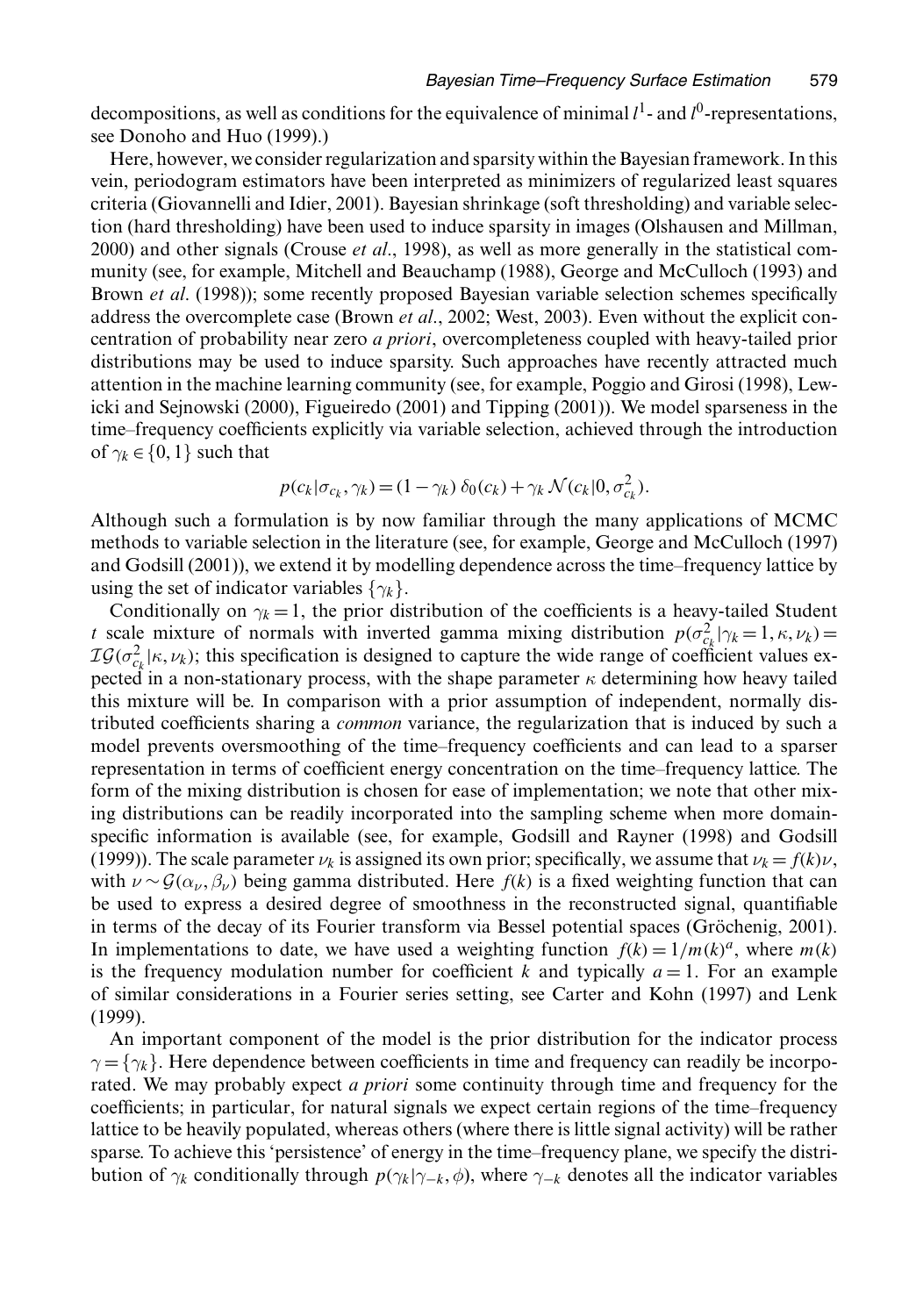except  $\gamma_k$ , and  $\phi$  are the parameters of the distribution. (For a related discussion concerning wavelet models for images, see Crouse *et al*. (1998).)

For this we consider several possibilities for  $p(\gamma_k)$ , all of which are assumed conditionally Markov such that  $p(\gamma_k|\gamma_{-k}, \phi) = p(\gamma_k|\gamma_{N(k)}, \phi)$ , where  $\mathcal{N}(k)$  is a local neighbourhood of the time–frequency lattice point k corresponding to atom  $c_k$ . We have experimented with various arrangements:  $\mathcal{N}(k) = \emptyset$  (i.e. a Bernoulli prior on  $\gamma_k$ ), leading to very sparse but potentially unstructured coefficient representations which may be most appropriate for compression; Markov chain priors favouring persistence across time (or equally frequency) on the lattice, which are potentially useful for signals exhibiting slowly time-varying oscillations; Markov random fields based on first-order neighbourhood structures, these being well suited to signals whose time–frequency activity occurs in 'patches', in which case we wish to avoid including spurious isolated components in the model. These latter two models can lead to a more structured and interpretable time–frequency surface, although at the same time they may possibly induce a less sparse representation. The precise form of the prior that is chosen will imply a valid joint distribution  $p(\gamma|\phi)$ , although the MCMC algorithms that are presented below require only the conditional prior distribution  $p(\gamma_k|\gamma_{-k}, \phi)$ . We note that such models are very flexible and may readily be constructed in a manner which exploits any available prior information that is relevant to a particular application.

The remaining prior hyperparameters  $\alpha, \beta, \alpha_{\nu}$  and  $\beta_{\nu}$ , along with the priors on the indicator parameters  $\phi$ , are generally set to give very diffuse prior distributions, unless specific knowledge is available. Defining  $y = \{y_0, y_1, \ldots, y_{L-1}\}, c = \{c_k\}, \sigma_c = \{\sigma_{c_k}\}\$ and  $\gamma = \{\gamma_k\}$ , the joint distribution of all parameters and data may hence be specified as

$$
p(c, \sigma_c, \sigma, \nu, \gamma, \phi, y) = p(y|c, \sigma) p(c|\sigma_c, \gamma) p(\sigma_c|\nu) p(\gamma|\phi) p(\phi) p(\nu);
$$
  
\n(4)  
\n
$$
p(y|c, \sigma) = \prod_{t=0}^{L-1} \mathcal{N} \left\{ \sum_{m=0}^{M/2} \sum_{n=0}^{N-1} c_{m,n} \tilde{g}_{m,n}(t), \sigma^2 \right\},
$$
  
\n
$$
p(c|\sigma_c, \gamma) = \prod_{k=0}^{K-1} p(c_k|\sigma_{c_k}, \gamma_k),
$$
  
\n
$$
p(\sigma_c|\nu) = \prod_{k=0}^{K-1} \mathcal{IG}(\sigma_{c_k}^2|\kappa, \nu_k).
$$

#### **4. Markov chain Monte Carlo inference**

The posterior distribution of the parameters is explored by using an MCMC procedure (Gilks *et al*., 1996; Robert and Casella, 1999), the aim of which is to draw a large number of random realizations from the joint posterior density  $p(c, \sigma_c, \sigma, \nu, \gamma, \phi|y)$  as defined in equation (4), from which any desired posterior inference can be computed as a Monte Carlo integral. In particular, in this application we shall be concerned with the time–frequency *surfaces* that are represented by  $p(c|y)$  and the corresponding indicator distribution  $p(\gamma|y)$ .

The MCMC procedures involve elements of model mixing through variable selection (sampling  $\gamma$ ) (George and McCulloch, 1993, 1997; Godsill, 2001) in conjunction with more standard Gibbs sampling moves for the other parameters. For such a complex model there are clearly many possible blocking strategies; indeed, the reduced conditionals that are available for certain parameter subsets facilitate Rao–Blackwellized sampling (Robert and Casella, 1999). The object of this paper, however, is not to compare the various sampling strategies and their individual merits—but rather to present a new modelling methodology for time-varying systems. Hence we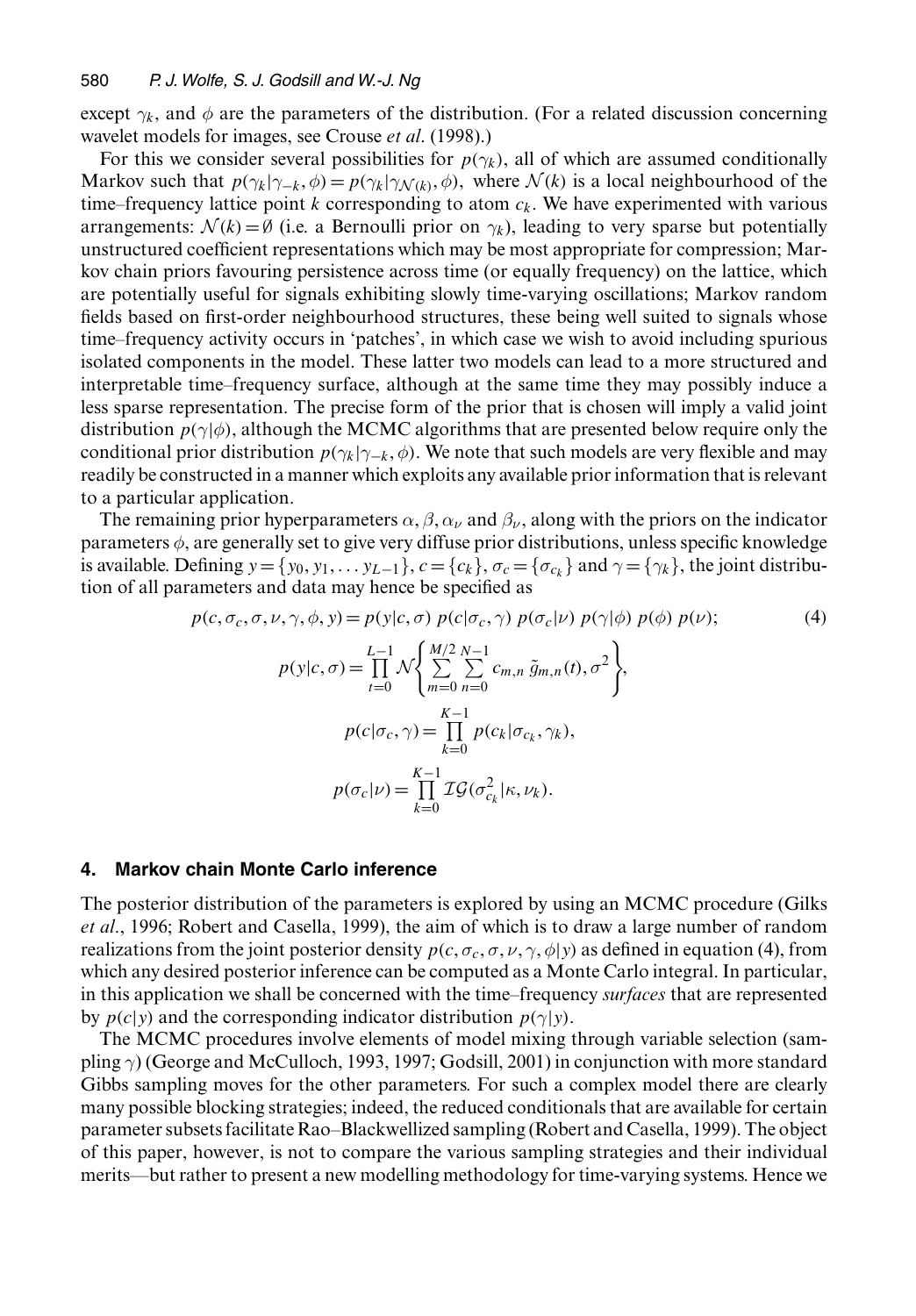adopt a simple and efficient sampling scheme that has been observed to converge very quickly in the cases (using both synthetic and natural data) that we have studied.

In the implementation that we consider here, the shape parameter  $\kappa$  and the frequency decay parameter a are fixed, although we note that these could be updated in a relatively straightforward manner. Hence each sweep of the sampling scheme proceeds as follows.

(a) *Update*  $\sigma_c$ : a standard Gibbs step is used to update the full conditional for  $\sigma_c$ —

$$
p(\sigma_{c_k}^2|c, \sigma_{-c}, \sigma, \nu, \gamma, \phi, y) = \mathcal{IG}\left(\gamma_k + \kappa, \gamma_k \frac{\|c_k\|^2}{2} + \nu_k\right).
$$

The implication here is that, with  $\gamma_k = 0$ ,  $\sigma_{c_k}^2$  is drawn from the prior mixing distribution, since the coefficients and the data are conditionally independent of this parameter. In since the coefficients and the data are conditionally independent of this parameter. In fact other choices are possible for this distribution, which is arbitrary provided that it is proper and leads to an ergodic Markov chain overall, an issue which is explored in detail in Godsill (2001). Although other choices, which may depend on other parameters in the current MCMC state or indeed the data themselves, could lead to improved convergence of the sampler, we have found that this choice is perfectly adequate.

(b) *Update* <sup>c</sup> *and* γ: the full conditional distribution for the Gabor coefficient vector  $p(c|\sigma_c, \sigma, \nu, \gamma, \phi, \gamma) = p(c|\sigma_c, \sigma, \gamma, \gamma)$  is multivariate Gaussian (see Appendix A.2), and hence blocking strategies and Rao–Blackwellization schemes can readily be incorporated. In particular, we have implemented full block draws from  $p(c|\sigma_c, \sigma, \gamma, y)$  as well as successive draws from conditional subblocks of  $c$ . In the results that are presented here, the basic sampling step is a conditional Gibbs draw from  $p(c_k, \gamma_k|c_{-k}, \gamma_{-k}, \sigma_{-c}, \sigma, \nu, \phi, y)$ , which is found to ensure rapid exploration of the coefficient and indicator space. Moreover, this and other schemes that are described in Appendix A.2 have the advantage that the full design matrix need never be constructed.

The block conditional is summarized as follows (see, for example, Barnett *et al*. (1996) and Godsill and Rayner (1998) for derivations in a related indicator modelling framework):

$$
p(c_k, \gamma_k = 1 | c_{-k}, \gamma_{-k}, \sigma_{c-k}, \sigma, \nu, \phi, y) = \frac{\tau_k}{1 + \tau_k} \mathcal{N}(c_k | \mu_k, \sigma^2 \Sigma_k),
$$
  

$$
p(\gamma_k = 0 | c_{-k}, \gamma_{-k}, \sigma_{c-k}, \sigma, \nu, \phi, y) = \frac{1}{1 + \tau_k},
$$

where

$$
\Sigma_k \triangleq \left( \tilde{G}_k^{\mathrm{T}} \tilde{G}_k + \frac{\sigma^2}{\sigma_{c_k}^2} I_2 \right)^{-1},
$$
  

$$
\mu_k \triangleq \Sigma_k \tilde{G}_k^{\mathrm{T}} (y - \tilde{G}_{-k} c_{-k})
$$

and

$$
\tau_k \triangleq \frac{p(\gamma_k = 1 | \gamma_{-k})}{p(\gamma_k = 0 | \gamma_{-k})} \frac{\sigma^2}{\sigma_{c_k}^2} |\Sigma_k|^{1/2} \exp\left(\frac{\mu_k^T \Sigma_k^{-1} \mu_k}{2\sigma^2}\right).
$$

We emphasize that this result is presented for the case in which the Gabor representation is constrained to be real valued—i.e.  $\tilde{G}_k \in \mathbb{R}^{L \times 2}$ ,  $\Sigma_k \in \mathbb{R}^{2 \times 2}$  and  $\mu_k$ ,  $c_k \in \mathbb{R}^2$ .

(c) *Update*  $\phi$ : the parameter subset  $\phi$  relates to the joint indicator distribution  $p(\gamma|\phi)$ , for which purpose we present three possibilities—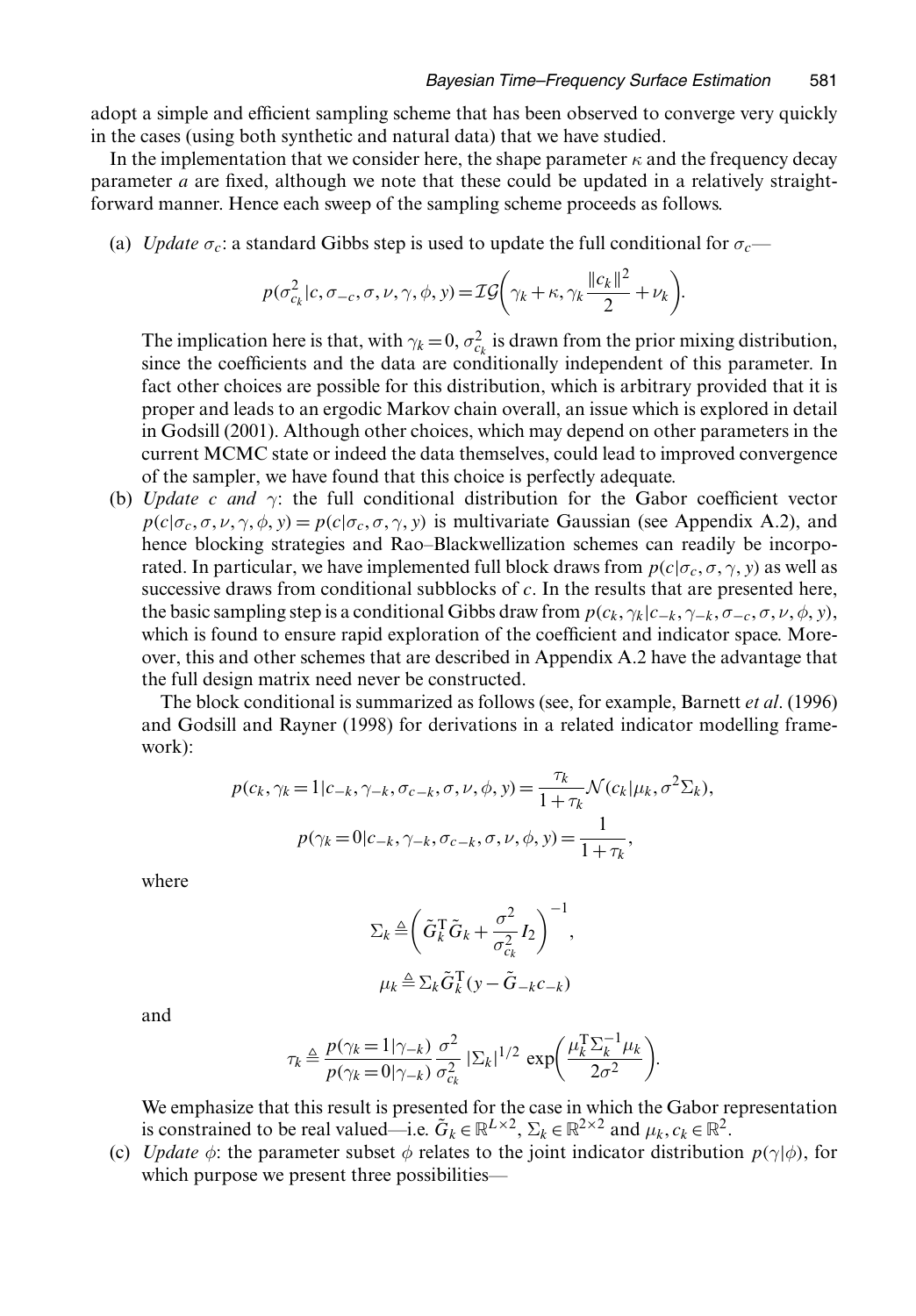- (i) *an independent Bernoulli prior*  $p(\gamma_k|\phi)$ , where  $\phi$  is assigned a beta prior; in this case  $\phi$  is marginalized directly as specified in Appendix A.3, leading to a marginal joint distribution  $p(\gamma_k)$ ;
- (ii) *a Markov chain prior in time*  $p(\gamma_{m,n}|\gamma_{m,n-1},\phi) = \phi_{\gamma_{m,n-1}}^m$ , where  $\phi^m$  is the transition matrix of the Markov chain at the *m*<sub>th</sub> modulation index the terms  $\phi^m$  and  $\phi^m$ , are matrix of the Markov chain at the *m*th modulation index; the terms  $\phi_{0,0}^m$  and  $\phi_{1,1}^m$  are<br>assigned independent beta priors, and the initial distribution of each chain is taken to assigned independent beta priors, and the initial distribution of each chain is taken to be its stationary distribution; in this case the transition probabilities may be sampled by using a Metropolis–Hastings step, for which we use as a proposal distribution the respective full conditional for the parameter in question in the case of a fixed, uniformly distributed initial state (see Appendix A.4);
- (iii) *a first-order Markov random field*, in which case Ising-type priors with fixed parameters are adopted (see, for example, Geman and Geman (1984)).
- (d) *Update*  $\nu$ : the common scale parameter  $\nu$  can be drawn from its full conditional distribution  $p(\nu|\sigma_c, \kappa)$ ; however, the dependence of  $\nu$  on *all* components of  $\sigma_c$  can lead to very slow convergence if a large proportion of elements in  $\gamma$  are 0. Hence we propose a draw from the reduced conditional

$$
p(\nu|\{\sigma_{c_k}:\gamma_k=1\},\kappa)=\mathcal{G}\bigg\{\kappa|\gamma|+\alpha_{\nu},\sum_{k:\gamma_k=1}\frac{f(k)}{\sigma_{c_k}^2}+\beta_{\nu}\bigg\},\,
$$

where  $|\gamma|$  is the cardinality of the set  $\{\gamma_k : \gamma_k = 1\}$ , following which the remaining terms  $\{\sigma_{c_k} : \gamma_k = 0\}$  are reimputed from their conditional given the new value of  $\nu$ . This may be considered to be a block draw from  $p(\nu, {\{\sigma_{c_k} : \gamma_k = 0\}} | {\{\sigma_{c_k} : \gamma_k = 1\}}, \kappa)$ .

(e) *Update*  $\sigma$ : the noise variance parameter  $\sigma^2$  is drawn in a Gibbs step from its full conditional, which is of the form

$$
\mathcal{IG}\left(\frac{L+\alpha}{2},\frac{\|y-\tilde{G}c\|^2+\beta}{2}\right).
$$

### **5. Examples of time–frequency surface estimation**

Here we demonstrate the application of the Gabor regression scheme that was detailed in Section 2 to a selection of time series. In the experiments that we describe, a window corresponding to that shown in Fig. 1(b) was employed as the prototype Gabor synthesis function, and a regular time–frequency lattice was constructed to yield a redundancy of 2 (corresponding to the common practice in applications of a 50% 'window overlap' in time).

#### *5.1. Coefficient shrinkage in the overcomplete case*

We first consider the special case of our model obtained when  $\gamma_k = 1$  for all k, so that the resultant time–frequency surfaces are overcomplete. In such a case, we have consistently observed that, as a result of the heavy-tailed coefficient prior  $p(c)$ , the estimated time–frequency surfaces have much smaller  $l<sup>1</sup>$ -norms than the corresponding Gabor transform representations of minimal  $l^2$ -norm, and indeed appear 'sharpened' in comparison.

It is reasonable to ask what is to be gained by such overcompleteness; in particular Daubechies *et al*. (1991) showed how a Wilson basis may be obtained by eliminating members of such an overcomplete Gabor frame. We hence consider, by way of comparison, a lapped transform basis obtained by removing members of the collection  $\{\tilde{g}_{m,0}\}$  to yield a locally orthogonal set which was replicated and then translated in such a manner as to emulate the 50% window overlap that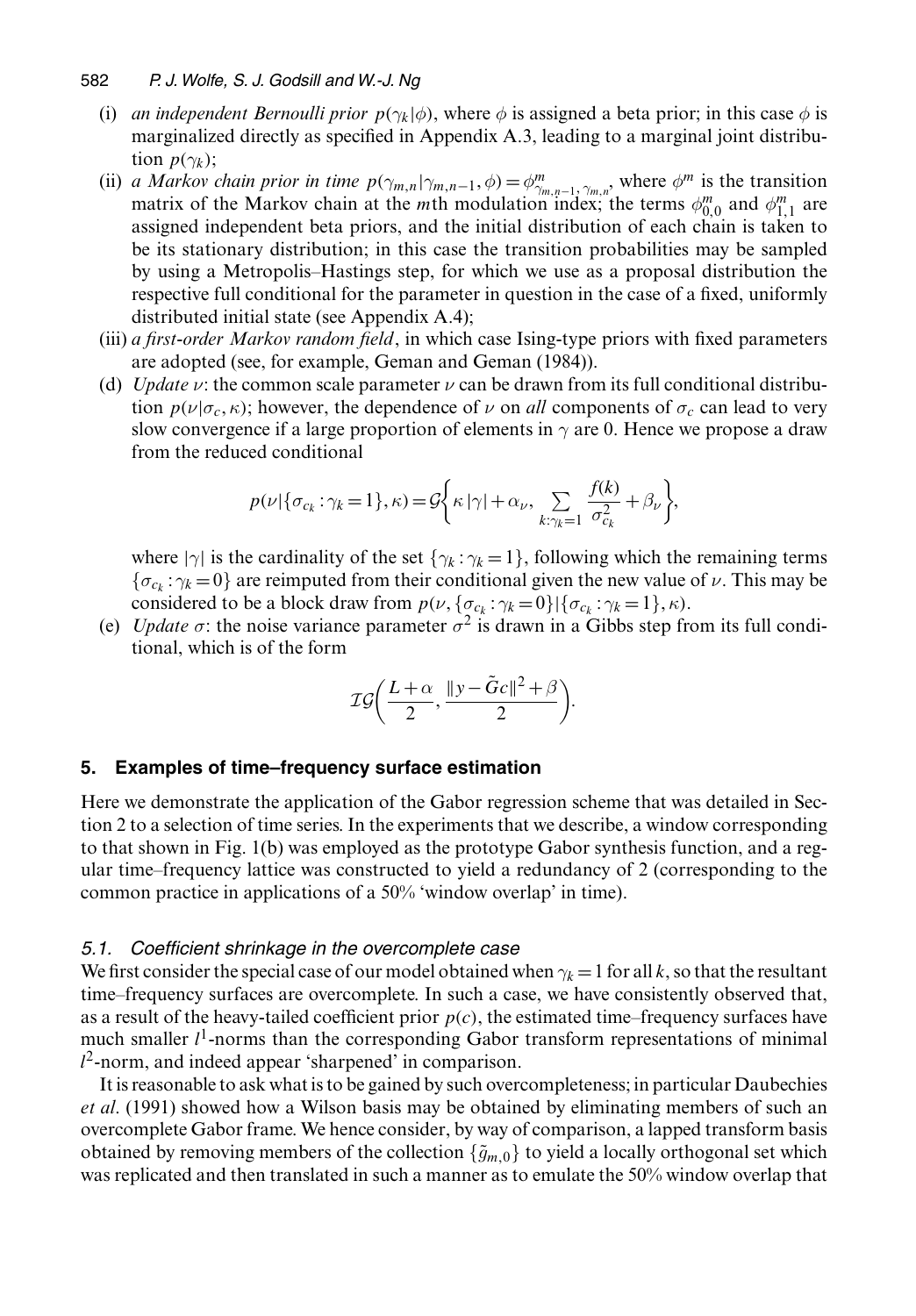

**Fig. 2.** (a) Gabor transform of a piano signal and (b) the 25% largest estimated coefficients as modelled by an overcomplete frame and (c) a basis derived from the same window function (the grey scale is shown in proportion to log-magnitude)

was employed in our usual redundancy 2 Gabor frame. Experiments indicate that such a scheme proves effective for regression (see Wolfe and Godsill (2003) for further quantitative results in this direction), in which case the time series reconstruction is the final consideration. However, we note that properties provided by an overcomplete representation (such as translation invariance) may be preferable in applications where the time–frequency coefficients themselves are of ultimate interest.

To demonstrate these differences in a modelling context, Fig. 2 shows a section of a piano signal spectrogram, along with the largest 25% of coefficients taken from the posterior mean estimates (averaged over 5000 iterations after 2000 iterations of 'burn-in') of time–frequency surfaces corresponding to the coefficient vector  $c$  resulting from the overcomplete Gabor regression and the basis regression using the same model. It may be seen that the overcomplete estimation scheme captures time–frequency ridges more effectively than does the estimated basis representation. The manual thresholding also illuminates the effect of the heavy-tailed prior in inducing a sparse representation with lower  $l^1$ -norm, which would hence be more appropriate for compression via thresholding.

### *5.2. Variable selection using structured and unstructured models*

As detailed in Section 3, the more general formulation of the Gabor regression framework includes latent indicator variables which switch individual time–frequency atoms in and out of the model, thus allowing us to perform model selection for compression or Bayesian model averaging for regression. For this, we now consider variable selection in the context of the Gabor scheme, using both structured and unstructured models. Although we do not address compression explicity in this case, we note that results that are similar to those presented in Section 5.1 have been obtained, and in general the average number of selected regressors tends towards a low percentage of the total, indicating that such a scheme is likely to be an effective methodology for thresholding.

To test the ability of the Gabor regression model to estimate time–frequency surfaces in the presence of noise, a short speech utterance was artificially degraded with white Gaussian noise to yield a signal-to-noise ratio of 15 dB. Fig. 3 shows a comparison of the estimated time–frequency surfaces in terms of the posterior mean indicator estimate  $\hat{\gamma}|y$ , obtained by using each of the three prior dependence configurations that were described in Section 3 and step (c) of Section 4. Note especially the spectral ridges that are captured by the independent Bernoulli prior and the Markov chain prior in time (particularly at the beginning of the utterance) in contrast with the large patches of signal activity modelled by the local Markov random-field prior.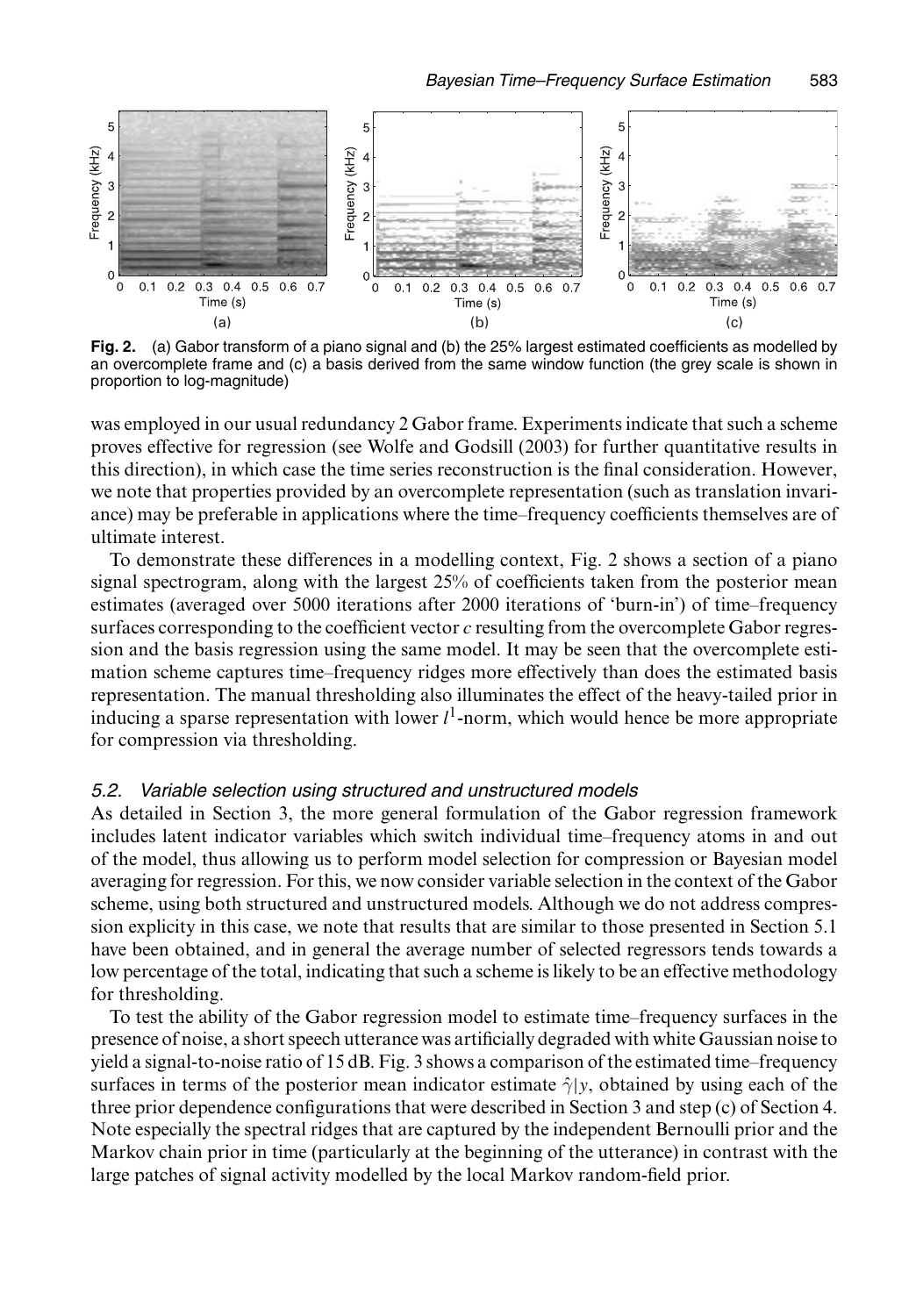

**Fig. 3.** (a) Gabor transforms of a speech signal and (b) a degraded version thereof, and the corresponding indicator estimates by using (c) a Bernoulli prior, (d) a Markov chain prior in time and (e) a first-order Markov random-field prior

We also present the results of a typical realization of our Gabor regression model on several standard test functions from the wavelet regression literature, each consisting of a 1024-point time series degraded with additive white Gaussian noise corresponding to the 'high noise' case as specified in Marron *et al*. (1998). Table 1 summarizes the results of these regression experiments, including the error norms of the degraded and reconstructed signals, as well as the measured noise variance in comparison with that estimated by the Gabor regression scheme. In these experiments, Bayesian model averaging was employed in conjunction with an Ising prior and a tight frame of redundancy 2, based on a 32-sample version of the Gabor window function that was used in the experiments described above.

Results were averaged over 1000 iterations following 1000 iterations of burn-in, and no attempt was made to optimize the values of fixed parameters. (As noted below, these and other experiments described herein can be reproduced with the aid of a MATLAB toolbox that has been developed by the authors.) It may be seen from Table 1 that the Gabor regression scheme has accurately estimated the noise variance in each case, as well as having reduced the error norm by over 50% in comparison with the noisy versions of these test functions.

#### **6. Discussion**

In this paper we have presented examples of nonparametric time–frequency surface estimation, for which Bayesian models of the Gabor coefficients have been shown to provide appropriate methodology. This framework can be naturally extended to include (overcomplete) multiresolution dictionaries of time–frequency atoms, hence allowing local adaptation to the characteristics and degree of non-stationarity of the data. Indeed, the multiresolution wavelet-like schemes that were explored in Ng (2000), Wolfe *et al*. (2001) and Wolfe (2003) represent one of many possibilities in this direction and constitute a continuing area of research.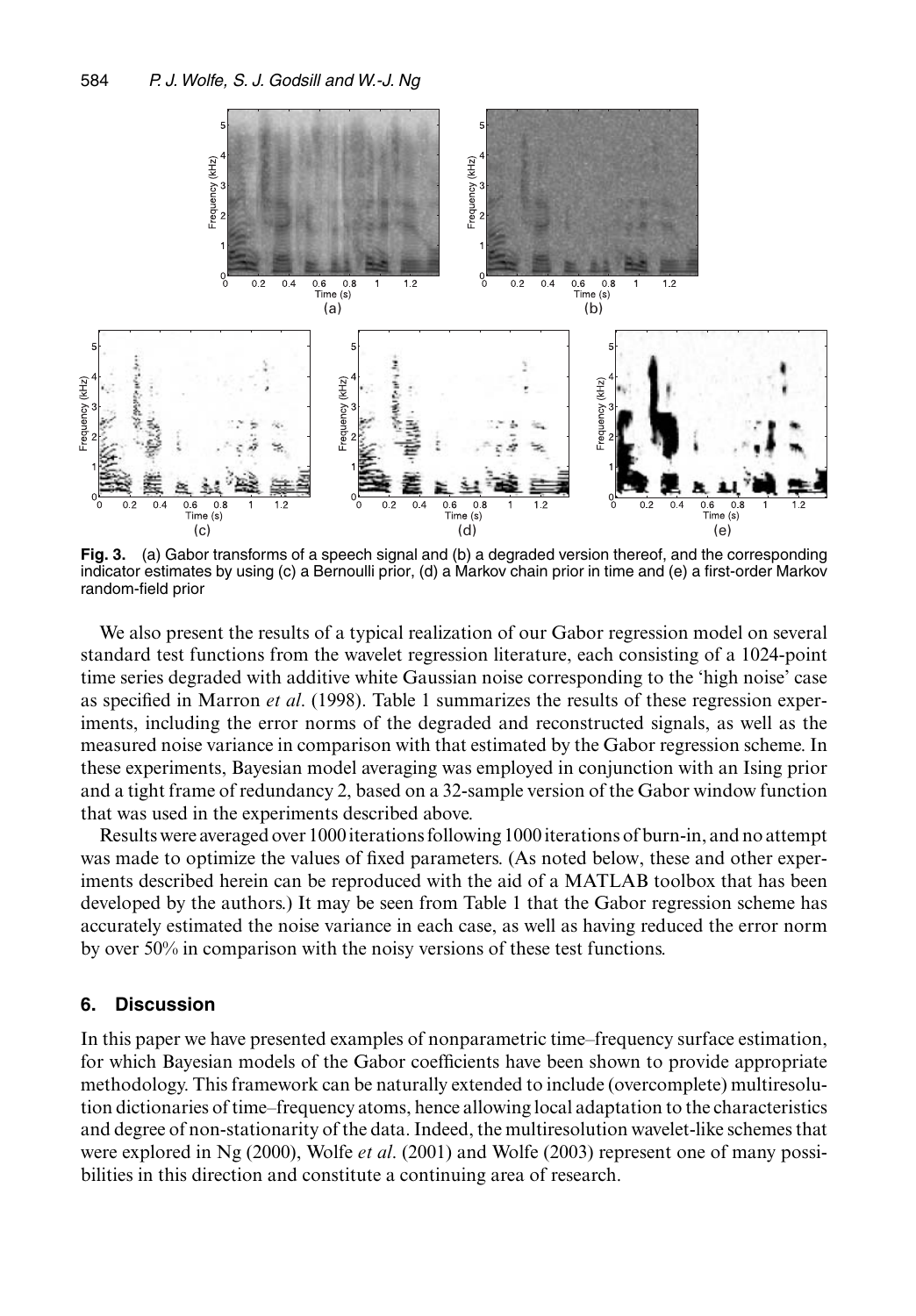| <b>Test</b>     | Measured | Estimated | Error norm, | Error norm,    |
|-----------------|----------|-----------|-------------|----------------|
| function        | variance | variance  | original    | reconstruction |
| Step            | 0.0107   | 0.0113    | 3.3079      | 1.4491         |
| Wave            | 0.0107   | 0.0107    | 3.3079      | 1.5624         |
| Blip            | 0.0107   | 0.0105    | 3.3079      | 1.5107         |
| <b>Blocks</b>   | 0.0107   | 0.0109    | 3.3079      | 1.5979         |
| <b>Bumps</b>    | 0.0107   | 0.0098    | 3.3079      | 1.5305         |
| HeaviSine       | 0.0107   | 0.0106    | 3.3079      | 1.5560         |
| Doppler         | 0.0107   | 0.0107    | 3.3079      | 1.5219         |
| Angles          | 0.0107   | 0.0102    | 3.3079      | 1.4390         |
| Parabolas       | 0.0107   | 0.0107    | 3.3079      | 1.4607         |
| <b>TSh Sine</b> | 0.0107   | 0.0105    | 3.3079      | 1.5031         |

**Table 1.** Typical Gabor regression results on several standard test functions (Marron *et al*., 1998)

Although we have limited our treatment here to the case of overcomplete dictionaries comprising time–frequency shifts (Gabor frames) rather than time–scale shifts (wavelet frames), we note that the underlying framework is sufficiently general to handle either case and indeed can be extended to frames constructed as unions of these families as well as other types of functions. We have also developed this methodology bearing in mind the large data sets that are typical in applications (over 10 000 samples per second in speech processing, for example), and a further advantage of our approach is that memory requirements for the inference algorithms are minimal.

Other areas warranting investigation include the extension of our methodology to the sequential case by using particle filter methods (Doucet *et al*., 2001), as well as to the case of non-Gaussian and non-stationary noise models, and missing or irregularly sampled data. A thorough exploration of more general Markov random-field dependence structures is another area of current work, and automatic selection between different classes of Markov random-field models is of much interest as a longer-term goal. As a final note, both the data described herein and the corresponding MATLAB code are available on line at http://www-sigproc.eng. cam.ac.uk/∼pjw47. Code updates and further results of interest will also be posted as they become available.

# **Acknowledgements**

Simon Godsill acknowledges partial support in research from the European Union Framework 5 project 'Models for unified multimedia information retrieval'. PatrickWolfe and Simon Godsill also acknowledge the support of the UK Engineering and Physical Sciences Research Council 'Realising our potential award' project 'High-level modelling and inference for audio signals using Bayesian atomic decomposition'. The authors also thank the reviewers for their helpful suggestions in revising this work.

# **Appendix A. Sampler derivations for the Gabor regression model**

#### *A.1. Real-valued implementation of the sampling scheme*

As our interest here is in finite time series  $x \in \mathbb{R}^L$  and real-valued noise processes, when formulating the Gabor synthesis matrix  $\tilde{G}$  we need only to consider (assuming that the frequency lattice constant M is even) modulations  $m \in \{0, 1, \ldots, M/2\}$  and the corresponding real part of the reconstruction of x from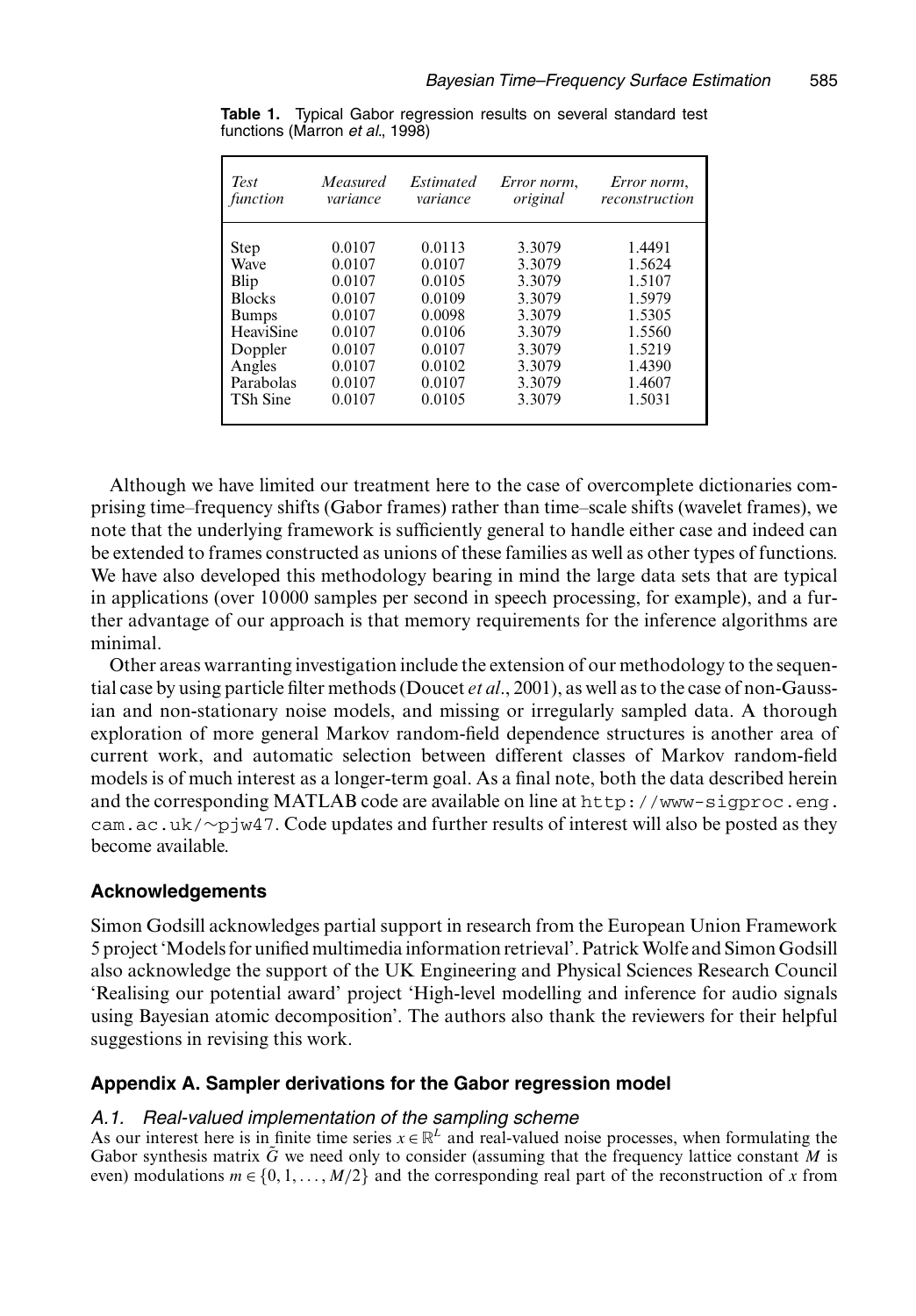its complex Gabor coefficients c. In this case we may specify an implementation which exploits conjugate symmetry and uses only real numbers.

We may formulate such an implementation by taking advantage of the fact that both the Gabor coefficient vector  $c \in \mathbb{C}^K$  and the Gabor synthesis matrix  $\tilde{G} \in \mathbb{C}^{L \times K}$  may be rewritten in terms of their real and imaginary parts respectively. Hence, for the sake of implementation, we may use properties of complex multiplication to redefine  $\tilde{G}$  and c as follows:

$$
\tilde{G} \triangleq \begin{pmatrix}\n\text{Re}\{\tilde{g}_{0,0}(0)\} & \text{Im}\{\tilde{g}_{0,0}(0)\} & \cdots & \text{Re}\{\tilde{g}_{M/2,N-1}(0)\} & \text{Im}\{\tilde{g}_{M/2,N-1}(0)\} \\
\text{Re}\{\tilde{g}_{0,0}(1)\} & \text{Im}\{\tilde{g}_{0,0}(1)\} & \cdots & \text{Re}\{\tilde{g}_{M/2,N-1}(1)\} & \text{Im}\{\tilde{g}_{M/2,N-1}(1)\} \\
\vdots & \vdots & \ddots & \vdots & \vdots \\
\text{Re}\{\tilde{g}_{0,0}(L-1)\} & \text{Im}\{\tilde{g}_{0,0}(L-1)\} & \cdots & \text{Re}\{\tilde{g}_{M/2,N-1}(L-1)\} & \text{Im}\{\tilde{g}_{M/2,N-1}(L-1)\}\n\end{pmatrix}
$$

and

 $c \triangleq (\text{Re}(c_{0,0}) - \text{Im}(c_{0,0}) \text{ Re}(c_{1,0}) - \text{Im}(c_{1,0}) \text{ ... } \text{Re}(c_{M/2,N-1}) - \text{Im}(c_{M/2,N-1})^{\text{T}},$ 

where we note that in this case the redefined coefficient vector  $c$  is trivially related to the 'true' vector of complex Gabor coefficients.

#### *A.2. Full conditional and blocking schemes for sampling c*

Considering the redefinitions described in Appendix A.1 such that  $\tilde{G} \in \mathbb{R}^{L \times 2K}$  and  $c \in \mathbb{R}^{2K}$ , it is straightforward to verify that the distribution of the included Gabor coefficients  $c_{\gamma_k=1} = \{c_k : \gamma_k=1\}$ , conditional on the remaining model parameters and the data, is given for any of the  $2^{K}$  possible configurations of  $\gamma$  by

$$
p(c_{\gamma_k=1}|\sigma_c, \sigma, \gamma, y) \propto \exp\bigg\{-\frac{1}{2\sigma^2}(c_{\gamma_k=1} - \mu_{\gamma_k=1})^T \Sigma_{\gamma_k=1}^{-1} (c_{\gamma_k=1} - \mu_{\gamma_k=1})\bigg\},\,
$$

with

$$
\Sigma_{\gamma_{k}=1} \stackrel{\Delta}=(\tilde{G}_{\gamma_{k}=1}^{T}\tilde{G}_{\gamma_{k}=1} + \sigma^{2} D_{\gamma_{k}=1}^{-2})^{-1},
$$
  

$$
\mu_{\gamma_{k}=1} \stackrel{\Delta}=\Sigma_{\gamma_{k}=1} \tilde{G}_{\gamma_{k}=1}^{T} y,
$$

and

$$
D_{\gamma_k=1} \triangleq \text{diag}\{(\sigma_{c_{k_0}}\sigma_{c_{k_1}}\sigma_{c_{k_1}}\ldots)\}, \qquad k_i \in \{k': \gamma_{k'}=1\},\
$$

where it is understood that  $\sigma_{c_{\gamma_k=1}}, \tilde{G}_{\gamma_k=1}, \Sigma_{\gamma_k=1}, \mu_{\gamma_k=1}$  and  $D_{\gamma_k=1}$  are implicitly defined in accordance with  $c_{\gamma_k=1}$ , i.e. in a manner corresponding to the terms in the model specified by  $\{\gamma_k : \gamma_k = 1\}$ . Thus, the vector of included Gabor coefficients  $c_{\gamma_k}$ , may be drawn from a multivariate normal distribution having mean of included Gabor coefficients  $c_{\gamma_k=1}$  may be drawn from a multivariate normal distribution having mean  $\mu_{\gamma_k=1}$  and covariance matrix  $\sigma^2 \Sigma_{\gamma_k=1}$ .

Such a scheme is of course preferable when possible, as it permits Rao–Blackwellization of the posterior mean coefficient estimate; however, the prohibitively large size of many data sets that are of interest often renders a multivariate draw of the full synthesis coefficient vector infeasible. In this case  $\tilde{G}$  may be partitioned as detailed in Bernardo and Smith (1994), page 138, to implement conditional subblock draws. Indeed, a judicious choice of blocking scheme also eliminates the storage problems that are associated with  $\tilde{G}$  and  $\tilde{G}^T\tilde{G}$ . Moreover, in the tight frame implementation that is considered here (see Section 2.1), the subblocks of G containing all modulations at a particular time sampling point  $n$  on the time–frequency lattice will differ only by a phase factor, modulo the redundancy of the chosen Gabor system (Dörfler, 2001). This means that only one Gabor submatrix needs to be stored, along with the necessary phase factors according to the system redundancy.

#### *A.3. Marginalization of*  $\phi$  *for the case of an independent Bernoulli prior*  $p(\gamma_k|\phi)$

To implement the joint sampling step for  $\gamma_k$  and  $c_k$  that is described in step (b) of Section 4, we require the ratio  $p(\gamma_k = 1|\gamma_{-k})/p(\gamma_k = 0|\gamma_{-k})$ . For a Bernoulli prior on  $\gamma_k$  for all k, we have that Pr({ $\gamma_k = 1$ }| $\phi$ ) =  $\phi$ ;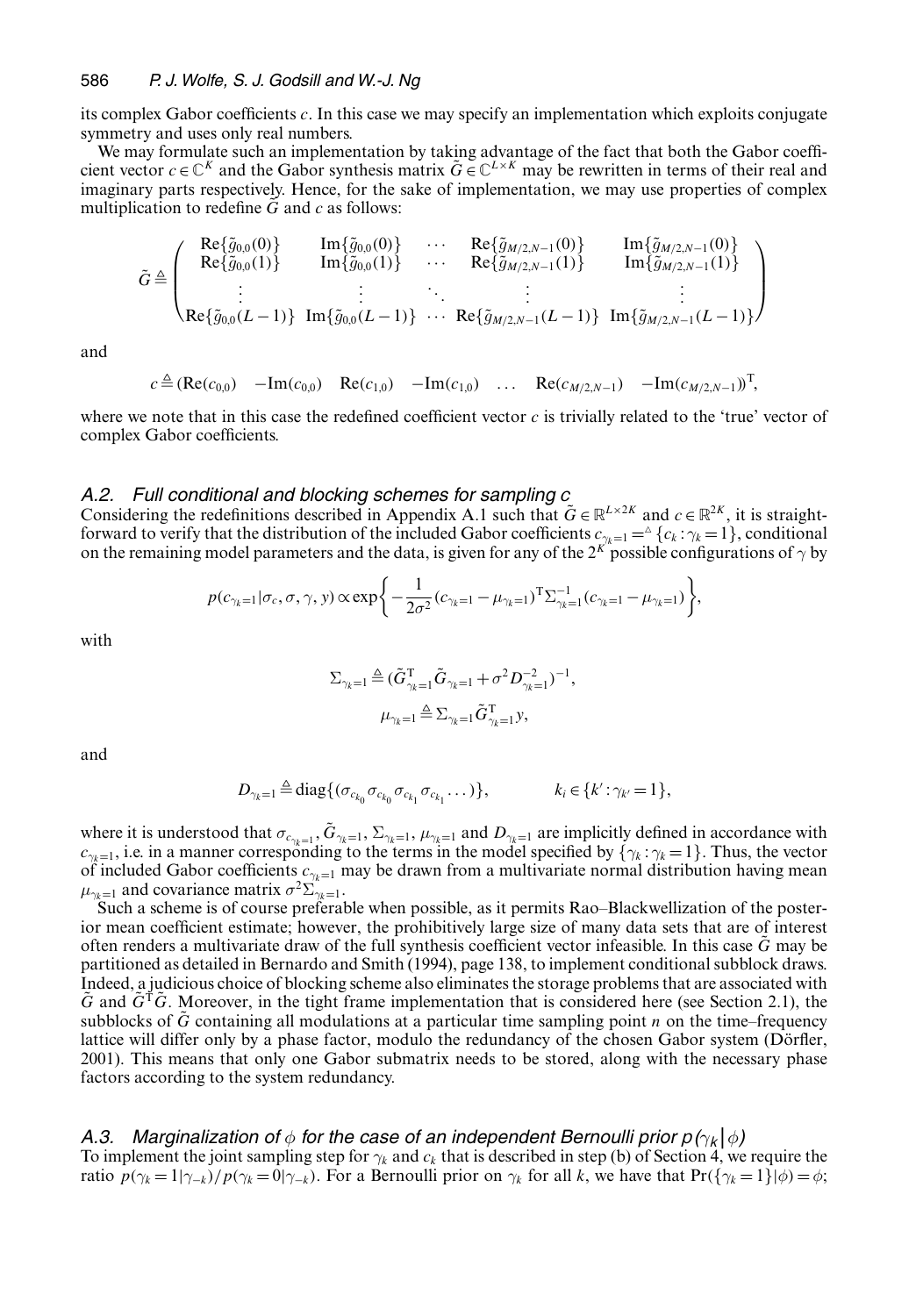combined with the hyperprior specification  $p(\phi) = B(\alpha_{\phi}, \beta_{\phi})$  it follows that

$$
\frac{p(\gamma_k = 1 | \gamma_{-k})}{p(\gamma_k = 0 | \gamma_{-k})} = \frac{\int p(\gamma_k = 1, \gamma_{-k} | \phi) p(\phi) d\phi}{\int p(\gamma_k = 0, \gamma_{-k} | \phi) p(\phi) d\phi}
$$

$$
= \frac{\Gamma(|\gamma_{-k}| + 1 + \alpha_{\phi}) \Gamma(K - |\gamma_{-k}| - 1 + \beta_{\phi})}{\Gamma(|\gamma_{-k}| + \alpha_{\phi}) \Gamma(K - |\gamma_{-k}| + \beta_{\phi})}
$$

$$
= \frac{|\gamma_{-k}| + \alpha_{\phi}}{K - |\gamma_{-k}| - 1 + \beta_{\phi}},
$$

where  $|\gamma_{-k}|$  is the cardinality of the set  $\{\gamma_k : \gamma_k \in \gamma_{-k}, \gamma_k = 1\}$ , and we note that it is possible to obtain a uniform hyperprior for the case  $\alpha_k = \beta_k = 1$ uniform hyperprior for the case  $\alpha_{\phi} = \beta_{\phi} = 1$ .

*A.4. Sampling the transition probabilities*  $\phi_{0,0}^m$  *and*  $\phi_{1,1}^m$ <br>As summarized in step (c) of Section 4, the Markov chain transition probabilities  $\phi_{0,0}^m$  and  $\phi_{1,1}^m$  defined<br>for each modulation index for each modulation index  $m \in \{0, 1, ..., M/2\}$  are assigned independent beta priors such that  $\phi_{0,0}^m \sim \mathcal{B}(\alpha_m, \beta_m)$ .  $\mathcal{B}(\alpha_{\phi_{0,0}^m}, \beta_{\phi_{0,0}^m})$  and  $\phi_{1,1}^m \sim \mathcal{B}(\alpha_{\phi_{1,1}^m}, \beta_{\phi_{1,1}^m})$ ; the initial distribution of each chain is taken to be its station-<br>ary distribution. In this case the transition probabilities may be s ary distribution. In this case the transition probabilities may be sampled by using a Metropolis–Hastings step, for which we use as a proposal distribution the respective full conditional distribution for a fixed, uniformly distributed initial state:

$$
q(\phi_{0,0}^{m*}|\phi_{0,0}^{m(i)}) \stackrel{\Delta}{=} \mathcal{B}\{|\phi_{0,0}^{m}(00)| + \alpha_{\phi_{0,0}^{m}}, |\phi_{0,0}^{m}(01)| + \beta_{\phi_{0,0}^{m}}\},
$$
  

$$
q(\phi_{1,1}^{m*}|\phi_{1,1}^{m(i)}) \stackrel{\Delta}{=} \mathcal{B}\{|\phi_{1,1}^{m}(11)| + \alpha_{\phi_{1,1}^{m}}, |\phi_{1,1}^{m}(10)| + \beta_{\phi_{1,1}^{m}}\},
$$

where  $|\phi_{i,i}^m(ij)|$  is defined as the cardinality of the set  $\{\gamma_{m,n} = j | \gamma_{m,n-1} = i\}$ .<br>The stationary distribution P of the mth chain is given by The stationary distribution  $P_m$  of the *m*th chain is given by

$$
P_m = \begin{cases} \frac{1 - \phi_{1,1}^m}{2 - \phi_{1,1}^m - \phi_{0,0}^m} & \text{if } \gamma_{m,0} = 0, \\ \frac{1 - \phi_{0,0}^m}{2 - \phi_{1,1}^m - \phi_{0,0}^m} & \text{otherwise,} \end{cases}
$$

and hence at the  $(i+1)$ th sweep of the sampler we take

$$
\phi^{m(i+1)} = \begin{cases} \phi^{m*} \text{ with probability } p(\phi^{m(i)}, \phi^{m*}), \\ \phi^{m(i)} \text{ with probability } 1 - p(\phi^{m(i)}, \phi^{m*}), \end{cases}
$$

$$
p(\phi^{m(i)}, \phi^{m*}) = \min\left(\frac{P_m^*}{P_m^{(i)}}, 1\right).
$$

#### **References**

- Abramovich, F., Sapatinas, T. and Silverman, B. W. (1998) Wavelet thresholding via a Bayesian approach. *J. R. Statist. Soc.* B, **60**, 725–749.
- Barnett, G., Kohn, R. and Sheather, S. (1996) Bayesian estimation of an autoregressive model using Markov chain Monte Carlo. *J. Econometr.*, **74**, 237–254.

Bernardo, J. M. and Smith, A. F. M. (1994) *Bayesian Theory*. Chichester: Wiley.

Besag, J. E. (1974) Spatial interaction and the statistical analysis of lattice systems (with discussion). *J. R. Statist. Soc.* B, **36**, 192–236.

Brown, P. J., Vannucci, M. and Fearn, T. (1998) Multivariate Bayesian variable selection and prediction. *J. R. Statist. Soc*. B, **60**, 627–641.

Brown, P. J., Vannucci, M. and Fearn, T. (2002) Bayes model averaging with selection of regressors. *J. R. Statist. Soc*. B, **64**, 519–536.

Carter, C. K. and Kohn, R. (1997) Semiparametric Bayesian inference for time series with mixed spectra. *J. R. Statist. Soc*. B, **59**, 255–268.

Chen, S. S., Donoho, D. L. and Saunders, M. A. (2001) Atomic decomposition by basis pursuit. *SIAM Rev.*, **43**, 129–159.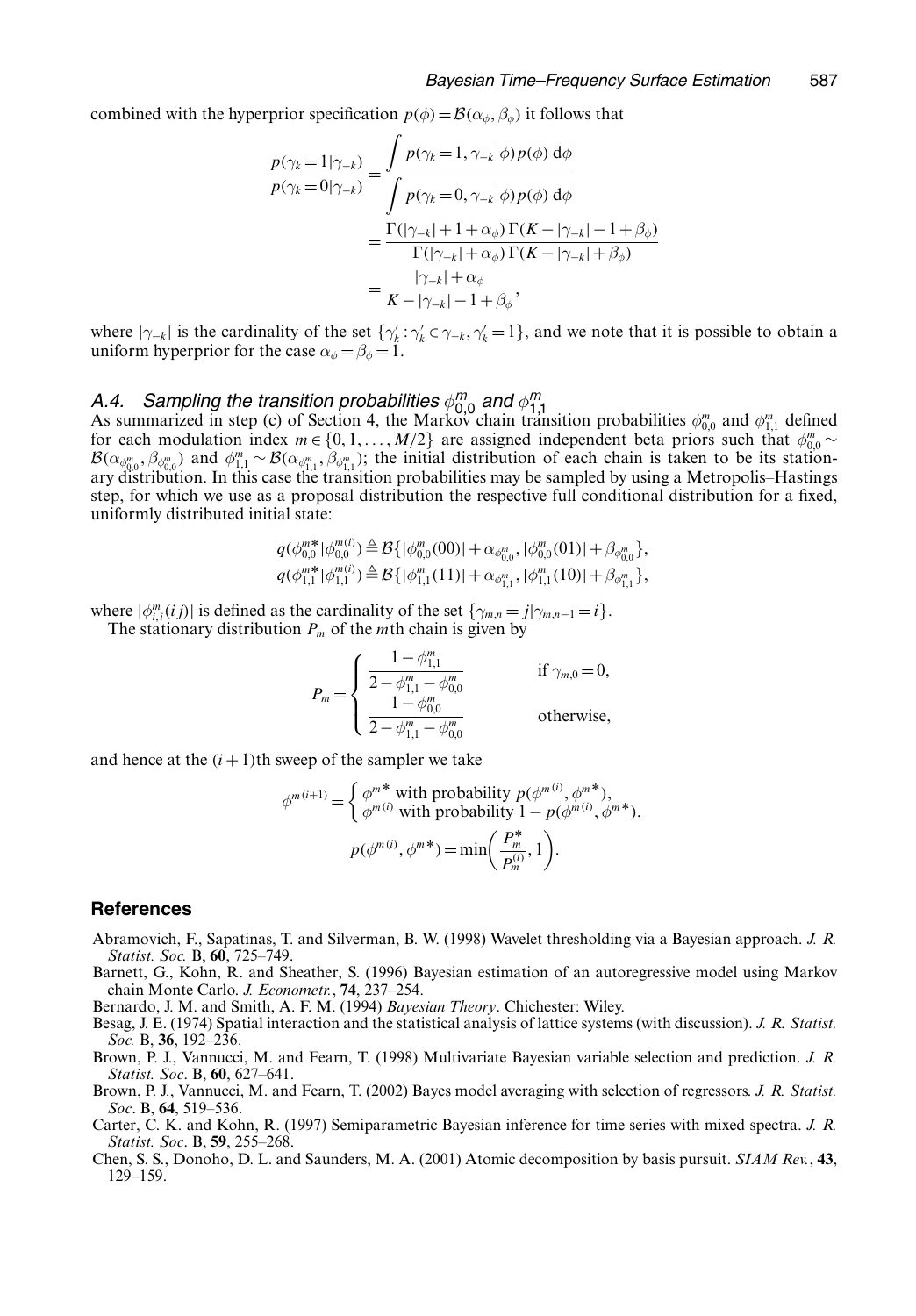- Chipman, H. A., Kolaczyk, E. D. and McCulloch, R. E. (1997) Adaptive bayesian wavelet shrinkage. *J. Am. Statist. Ass.*, **92**, 1413–1421.
- Clyde, M., Parmigiani, G. and Vidakovic, B. (1998) Multiple shrinkage and subset selection in wavelets. *Biometrika*, **85**, 391–401.
- Coifman, R. R. and Meyer, Y. (1991) Remarques sur l'analyse de Fourier à fenêtre. C. R. Acad. Sci., 312, 259–261.
- Crouse, M. S., Nowak, R. D. and Baraniuk, R. G. (1998) Wavelet-based statistical signal processing using hidden Markov models. *IEEE Trans. Signal Process.*, **46**, 886–902.
- Daubechies, I., Jaffard, S. and Journé, J.-L. (1991) A simple Wilson orthonormal basis with exponential decay. *SIAM J. Math Anal.*, **22**, 554–573.
- Donoho, D. L. and Huo, X. (1999) Uncertainty principles and ideal atomic decompositions. *Technical Report 1999-13*. Department of Statistics, Stanford University, Stanford.
- Donoho, D. L., Vetterli, M., Daubechies, I. and DeVore, R. A. (1998) Data compression and harmonic analysis. *IEEE Trans. Inform. Theory*, **44**, 2435–2476.
- Dörfler, M. (2001) Time-frequency analysis for music signals: a mathematical approach. *J. New Mus. Res.*, 30,  $3 - 12$ .
- Doucet, A., de Freitas, J. F. G. and Gordon, N. J. (eds) (2001) *Sequential Monte Carlo Methods in Practice*. New York: Springer.
- Feichtinger, H. G. and Strohmer, T. (eds) (1998) *Gabor Analysis and Algorithms: Theory and Applications*. Boston: Birkhäuser.
- Figueiredo, M. A. T. (2001) Adaptive sparseness using Jeffreys prior. In *Advances in Neural Information Processing Systems*, vol. 14 (eds T. G. Dietterich, S. Becker and Z. Ghahramani). Cambridge: MIT Press.
- Gallant, A. R. and Monahan, J. F. (1985) Explicitly infinite-dimensional Bayesian analysis of production technologies. *J. Econometr.*, **30**, 171–201.
- Geman, S. and Geman, D. (1984) Stochastic relaxation, Gibbs distributions and the Bayesian restoration of images. *IEEE Trans. Pattn Anal. Mach. Intell.*, **6**, 721–741.
- George, E. I. and McCulloch, R. E. (1993) Variable selection via Gibbs sampling. *J. Am. Statist. Ass.*, **88**, 881–889.
- George, E. I. and McCulloch, R. E. (1997) Approaches for Bayesian variable selection. *Statist. Sin.*, **7**, 339–373.
- Gilks, W. R., Richardson, S. and Spiegelhalter, D. J. (eds) (1996) *Markov Chain Monte Carlo in Practice*. London: Chapman and Hall.
- Giovannelli, J.-F. and Idier, J. (2001) Bayesian interpretation of periodograms. *IEEE Trans. Signal Process.*, **49**, 1388–1396.
- Godsill, S. J. (1999) MCMC and EM-based methods for inference in heavy-tailed processes with alpha-stable innovations. In *Proc. Institute of Electrical and Electronic Engineers Signal Processing Wrkshp Higher-order Statistics, Caesarea*. New York: Institute of Electrical and Electronic Engineers.
- Godsill, S. J. (2001) On the relationship between MCMC model uncertainty methods. *J. Comput. Graph. Statist.*, **10**, 230–248.
- Godsill, S. J. and Rayner, P. J. W. (1998) Robust reconstruction and analysis of autoregressive signals in impulsive noise using the Gibbs sampler. *IEEE Trans. Speech Audio Process.*, **6**, 352–372.
- Gröchenig, K. (2001) *Foundations of Time–Frequency Analysis*. Boston: Birkhäuser.
- Kozek, W. (1998) Adaptation of Weyl-Heisenberg frames to underspread environments. In *Gabor Analysis and Algorithms: Theory and Applications* (eds H. G. Feichtinger and T. Strohmer), ch. 10, pp. 323–352. Boston: Birkhäuser.
- Lenk, P. J. (1999) Bayesian inference for semiparametric regression using a Fourier representation. *J. R. Statist. Soc.* B, **61**, 863–879.
- Lewicki, M. S. and Sejnowski, T. J. (2000) Learning overcomplete representations. *Neur. Computn*, **12**, 337–365.
- Mallat, S. G. and Zhang, Z. (1993) Matching pursuits with time-frequency dictionaries. *IEEE Trans. Signal Process.*, **41**, 3397–3415.
- Malvar, H. S. (1990) Lapped transforms for efficient transform/subband coding. *IEEE Trans. Speech Audio Process.*, **38**, 969–978.
- Marron, J. S., Adak, S., Johnstone, I. M., Neumann, M. H. and Patil, P. (1998) Exact risk analysis of wavelet regression. *J. Comput. Graph. Statist.*, **7**, 278–309.
- Mitchell, T. J. and Beauchamp, J. J. (1988) Bayesian variable selection in linear regression (with discussion). *J. Am. Statist. Ass.*, **83**, 1023–1036.
- Müller, P. and Vidakovic, B. (eds) (1999) Bayesian inference in wavelet-based models. Lect. Notes Statist., 141.
- Nason, G. P., von Sachs, R. and Kroisandt, G. (2000) Wavelet processes and adaptive estimation of the evolutionary wavelet spectrum. *J. R. Statist. Soc.* B, **62**, 271–292.
- Ng, W.-J. (2000) Noise reduction for audio signals using the Gabor expansion. *MPhil Thesis*. University of Cambridge, Cambridge.
- Olshausen, B. A. and Millman, K. J. (2000) Learning sparse codes with a mixture-of-Gaussians prior. In *Advances in Neural Information Processing Systems*, vol. 12 (eds S. A. Solla, T. K. Leen and K.-R. Muller), pp. 841–847. ¨ Cambridge: MIT Press.
- Poggio, T. and Girosi, F. (1998) A sparse representation for function approximation. *Neur. Computn*, **10**, 1445– 1454.
- Priestley, M. B. (1981) *Spectral Analysis and Time Series*. London: Academic Press.